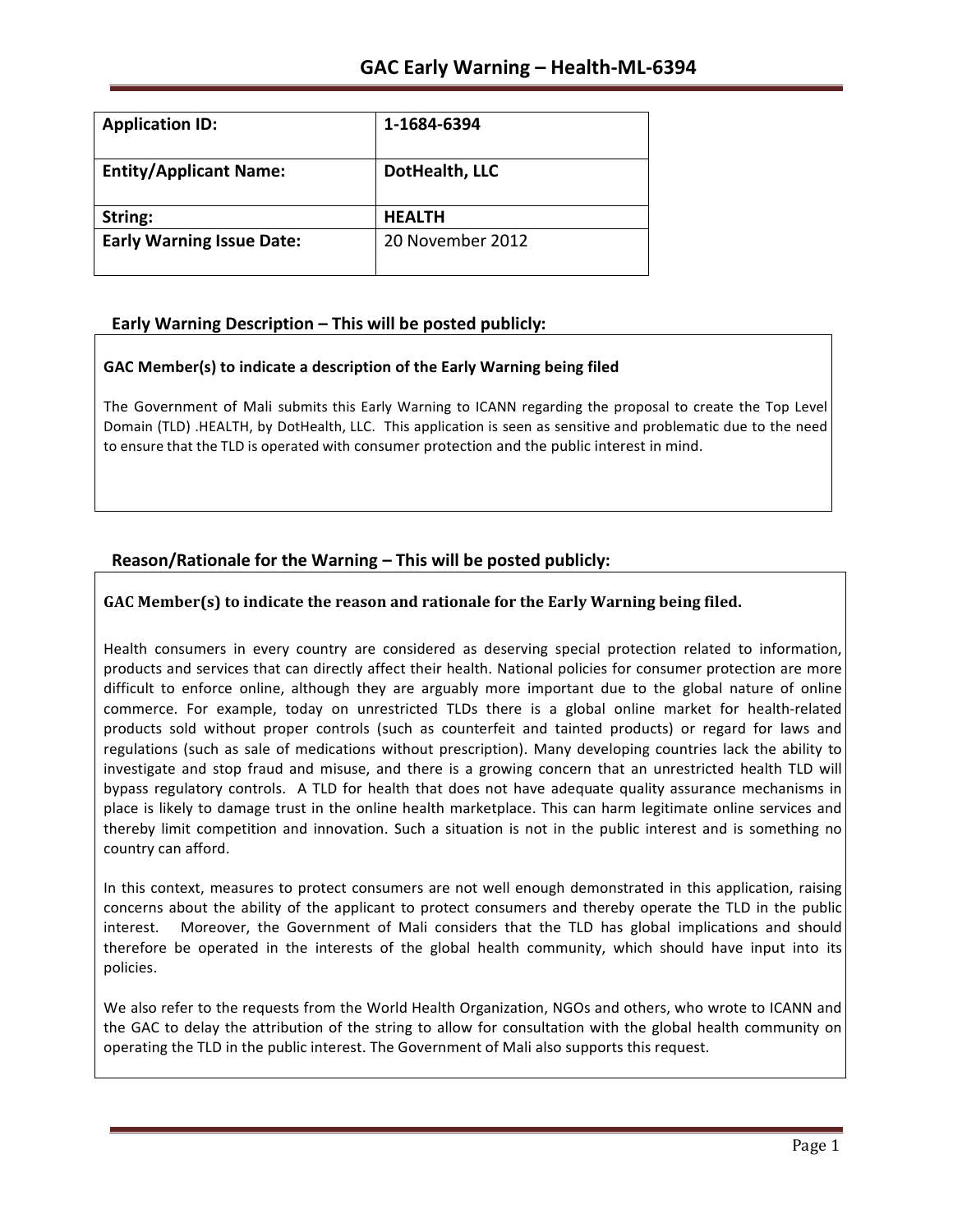## **Supporting GAC Members (Optional):**

## **X** | I agree to include the supporting GAC members in the publication of this Early Warning

| Argentina |  |
|-----------|--|
|           |  |
|           |  |
|           |  |

## **Possible Remediation steps for Applicant – This will be posted publicly:**

**GAC Member(s) to identify possible remediation steps to be taken by the applicant** The applicant should withdraw their application based on the information provided above

## **Further Notes from GAC Member(s) (Optional) – This will be posted publicly:**

# **INFORMATION FOR APPLICANTS**

# **About GAC Early Warning**

The GAC Early Warning is a notice only. It is not a formal objection, nor does it directly lead to a process that can result in rejection of the application. However, a GAC Early Warning should be taken seriously as it raises the likelihood that the application could be the subject of GAC Advice on New gTLDs or of a formal objection at a later stage in the process. Refer to section 1.1.2.4 of the Applicant Guidebook (http://newgtlds.icann.org/en/applicants/agb) for more information on GAC Early Warning.

## **Instructions if you receive the Early Warning**

**ICANN strongly encourages you work with relevant parties as soon as possible to address the concerns voiced in the GAC Early Warning.**

### **Asking questions about your GAC Early Warning**

If you have questions or need clarification about your GAC Early Warning, please contact gacearlywarning@gac.icann.org. As highlighted above, ICANN strongly encourages you to contact gacearlywarning@gac.icann.org as soon as practicable regarding the issues identified in the Early Warning.